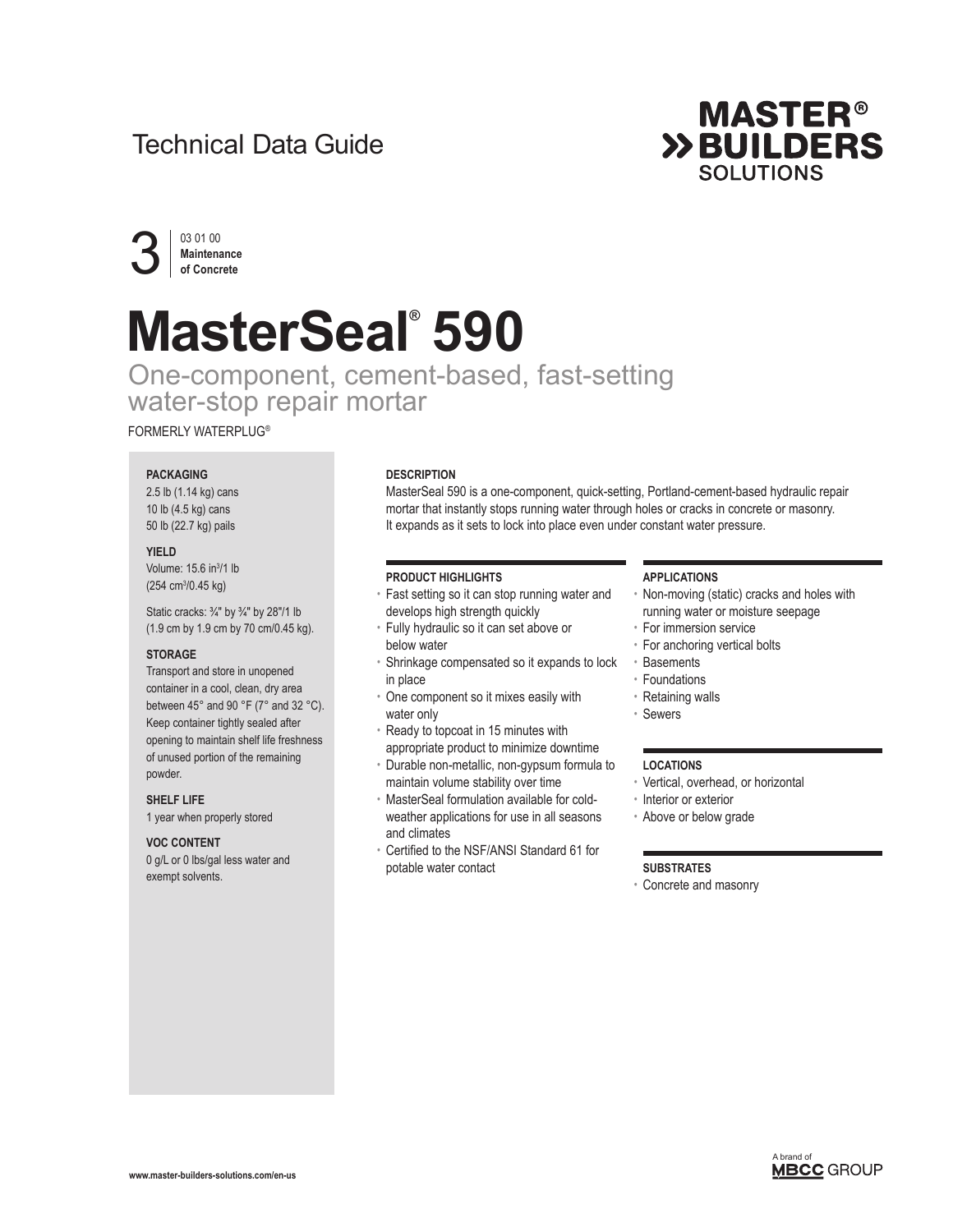### **HOW TO APPLY**

#### MIXING

- **1.** Mix MasterSeal® 590 powder with clean, potable water.
- **2.** Use powder (neat) without adding any aggregates, chemical additives, or admixtures.
- **3.** Add just enough water to mix rapidly by hand to a stiff, low-slump, putty consistency. Mix no longer than 30 seconds.
- **4.** Mix only enough MasterSeal 590 that can be successfully placed within 3 minutes under normal conditions (see Temperature). Do not retemper material after initially mixing.
- **5.** Clean mixing vessel and tools immediately after each use.

#### **TEMPERATURE**

Cold or hot air, surface, and material temperatures will retard or quicken MasterSeal 590 setting time. Special attention must be given when both mixing and applying. The MasterSeal 590 and mixing water should feel neutral to the touch, normally 70 °F (21 °C). On average MasterSeal 590 will set in approximately 3–5 minutes.

#### HOT WEATHER USE

- **1.** From 86° to 100 °F (30° to 37 °C), MasterSeal 590 will set very quickly. Material temperature should not be above 80 °F (26 °C) and mixing water over 100 °F (37 °C); otherwise set begins immediately and structural strength lessens when applying during these extreme conditions.
- **2.** MasterSeal 590 should always be placed within 30–60 seconds after mixing.
- **3.** If appropriate, use ice water when mixing to slow down the setting action.

#### COLD WEATHER USE

- **1.** MasterSeal 590 should be stored at or brought up to normal room temperatures, 40 to 70 °F (4 to 21 °C), before mixing and use. Do not apply MasterSeal 590 if the ambient air or surface temperatures are 40 °F (4 °C) or less or are expected to fall below 40 °F (4 °C) within 12 hours after initial placement.
- **2.** For quicker set times at normal temperatures or applications down to 40 °F (4 °C), MasterSeal® H may be used.

#### **APPLICATION**

- **1.** Pre-dampen the substrate prior to installing MasterSeal 590.
- **2.** Place MasterSeal 590 with minimum working, kneading, or rubbing.
- **3.** Force MasterSeal 590 repair mortar into cracks or holes and hold in place (without twisting) until set is fully achieved.
- **4.** Just prior to final hard set, MasterSeal 590 may be "shaved" with a trowel until flush with the surrounding surface. Always shave from the center out, in the direction of the bond line. **5.** If the repair area is dry at the time of
- placement, keep substrate damp for 15 minutes minimum, using a fine spray misting of water, before and after placement.

#### SEALING JUNCTIONS

- **1.** To seal static cracks at the junction of floors and walls, rout or cut out the crack at least  $\frac{3}{4}$ " (19 mm) wide and deep, slightly undercutting if possible.
- **2.** Flush away all loose debris, dust, and dirt with clean water.
- **3.** Force MasterSeal 590 into the prepared crack with a round tool or margin trowel until a set is fully achieved and smooth out to form a cove at wall-to-floor junctions.

#### **4.** Keep damp for at least 15 minutes.



#### STOPPING RUNNING WATER

- **1.** To stop active water from running through concrete and masonry, cut out crack or hole to a minimum depth and width of  $\frac{3}{4}$ " (19 mm). Always square cut or undercut when possible; do not "V" cut.
- **2.** Start at top and force MasterSeal 590 into crack. In areas of great pressure, do not place MasterSeal 590 into opening immediately. Hold MasterSeal 590 in hand or on trowel until a slight warming occurs. Then press MasterSeal 590 firmly into opening.
- **3.** Do not remove trowel or hand pressure too soon so as to provide some confinement to MasterSeal 590 expansion during its set. Do not twist MasterSeal 590 during placement or disturb during set time (5 minutes).

**4.** After placement to stop the active water flow, carefully cut and "trowel shave" the patch level with the surrounding surface.

#### SEALING LEAKS IN JOINTS AND CRACKS

- **1.** To stop leaking mortar joints or static cracks in below-grade masonry and concrete walls, cut out defective mortar joints or cracks to a minimum width and depth of  $\frac{3}{4}$ " (19 mm). Undercut when possible.
- **2.** Force MasterSeal 590 into opening and keep damp for at least 15 minutes or until a set is fully achieved.

#### REPAIRING CONSTRUCTION FAULTS

- **1.** For patching holes and voids, etc., in concrete walls, remove all tie wires and wood or steel separators by cutting back from surface to a minimum depth of ¾" (19 mm).
- **2.** When there is no active water present, repair mortars may be used more appropriately.

#### ANCHORING HARDWARE

- **1.** To anchor steel bolts or posts vertically in concrete or masonry, drill a hole deep enough to properly secure bolt or post and large enough so there is at least ½" (13 mm) on all sides of bolt or post.
- **2.** Fill hole with MasterSeal 590 and tamp so that entire hole is full. Immediately center bolt or post over hole and force into the putty-like MasterSeal 590.
- **3.** Tamp MasterSeal 590 firmly around bolt or post; keep continuously moist for 15 minutes.
- **4.** Apply no pressure or stress to bolt or post for a minimum of 5 hours after placement.

#### TOPCOATING

- **1.** Cured MasterSeal 590 repairs can be topcoated with MasterSeal® 581 or MasterSeal® 584 (see Form Nos. 1019906 and 1019908), both modified with MasterEmaco® A 660 (see Form No. 1019073), as soon as an initial set is reached.
- **2.** Cured MasterSeal 590 repairs can also be topcoated with various alkali-resistant acrylic coatings or used in conjunction with MasterProtect® HB 400, MasterProtect® HB 200 and MasterProtect C 250 (see Form Nos. 1019100, 1019101, and 1019910).
- **3.** MasterSeal 590 may also be used with preformed waterproof sheet membranes after approximately 6–7 days cure.